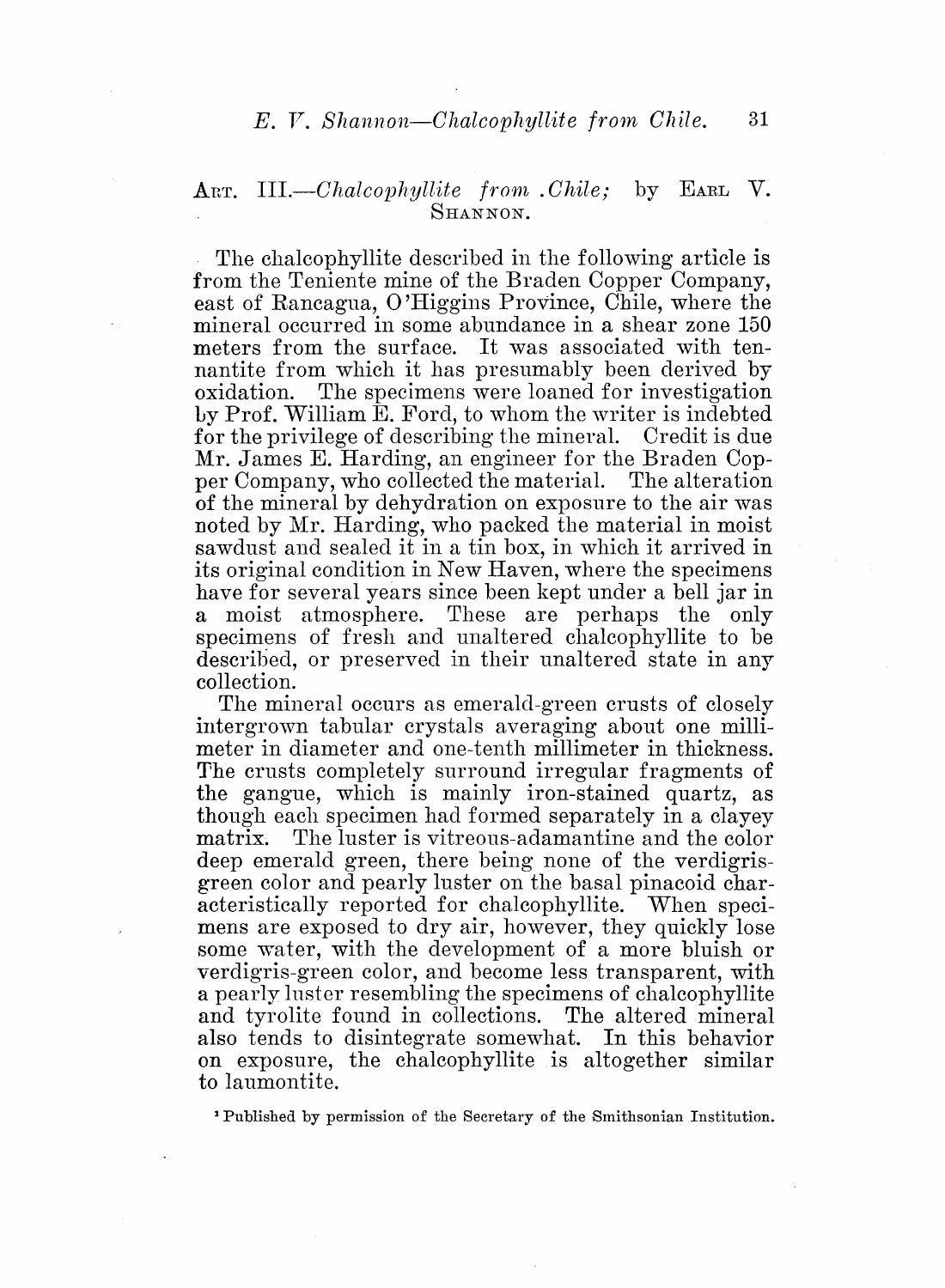The fresh chalcophyllite has about the hardness of gypsum (2) and possesses a perfect basal cleavage. 'Vhen heated it decrepitates sharply with exfoliation and becomes almost black, and at a full red heat it fuses to a dark brown mass with loss of white fumes (arsenical?), and the fused mass is very difficultly soluble in acids. In and the fused mass is very difficultly soluble in acids. the closed tube it gives abundant water and a thin, white sublimate, probably of arsenic acid. The powder is readily soluble in dilute nitric and hydrochloric acids, and is also soluble in ammonia, giving 'a deep blue solution.

Although appearing well crystallized, the material proved to be very poorly suited for goniometric examina-<br>tion. The seven crystals which were selected for The seven crystals which were selected for measurement on the two-circle goniometer yielded very unsatisfactory results. They are hexagonal-rhombohedral in form and are tabular on the basal pinacoid, the thickness being' about one-tenth the diameter. The basal pinacoid, though lustrous, is irregular and marked by concentric triangular patterns parallel to one set of rhombohedral planes. The base usually gives several signals somewhat widely spaced, and the rhombohedral planes are rounded and striated. The crystals, even the smallest, appear compound and made up of piles of individuals not in exactly parallel position, and there is oscillation between adjacent faces in the same vertical zone. The 32 rhombohedral angles measured on uniformly poor signals, both in the plus and minus sectors, gave an almost continuous series of values for rho, from 23° 47' to 78° 30', with no noticeable grouping. It is improbable that additional measurements on these crystals would be better than those already made. Most of the crystals are trigonal rhombohedral, although an occasional one suggests hemimorphic symmetry. This may be due to splitting on the perfect basal cleavage.

Optically the mineral is uniaxial and negative, the basal plates giving excellent interference figures. It is moderately pleochroic in pale green to almost colorless across the cleavage (along the *c* axis), and darker blue-green parallel to the cleavage. The normal unaltered mineral, with its full complement of water such as was used for analysis, has the following indices of refraction:

 $\omega = 1.618$   $\epsilon = 1.552$   $\omega$ - $\epsilon = .066$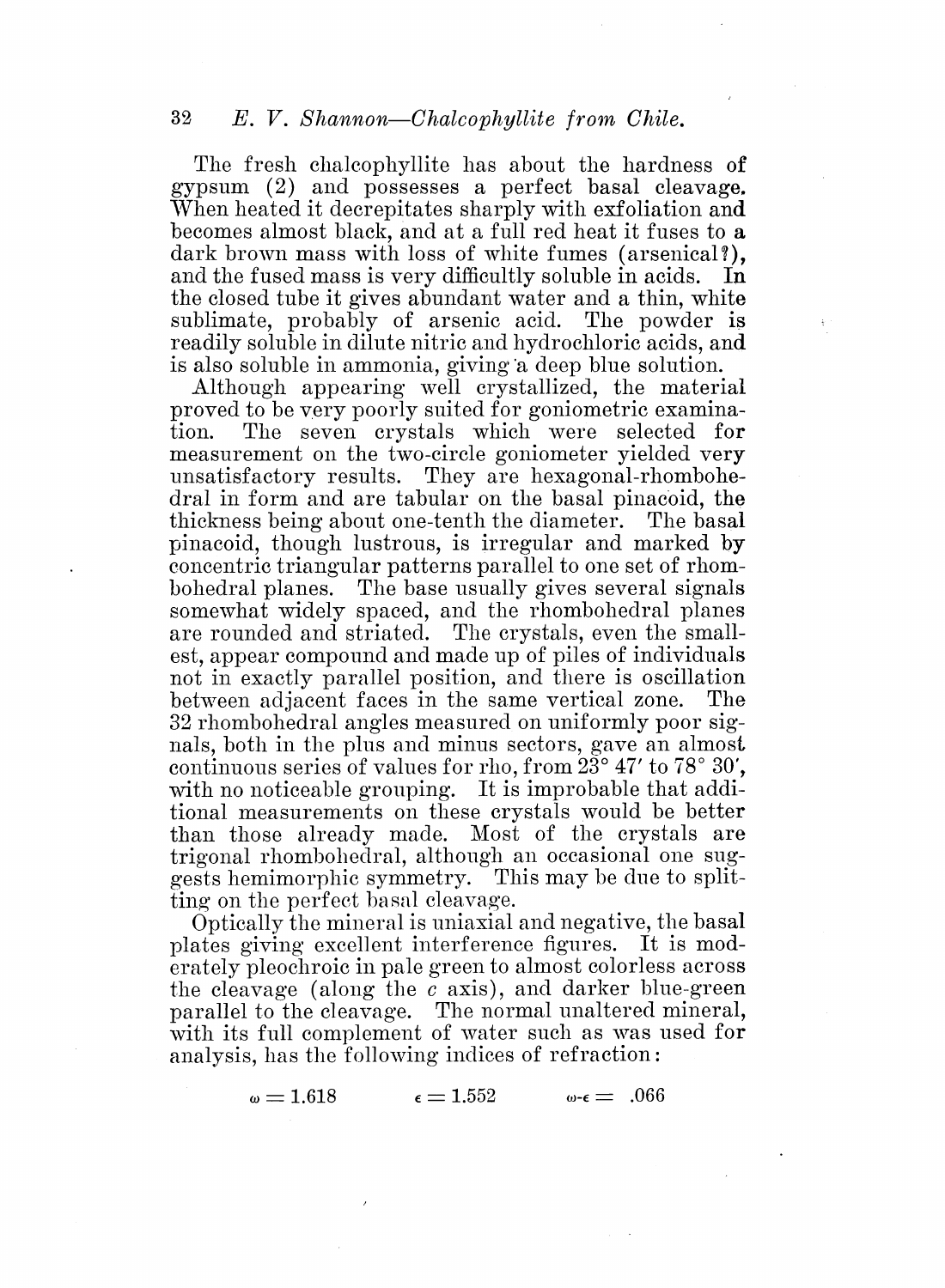Material which had been exposed to the air of a room for several days during a period of extreme humidity had altered slightly and had the indices:

$$
\omega = 1.620 \qquad \qquad \varepsilon = 1.560 \qquad \qquad \omega - \varepsilon = .060
$$

The same sample, powdered to pass 100 mesh, after standing over night in a desiccator over calcium chloride had become much more pearly and opaque in appearance, with the following greatly increased indices:

$$
\omega = 1.680 \qquad \qquad \epsilon = 1.620 \qquad \qquad \omega - \epsilon = .060
$$

A sample which had been dried to constant weight at  $110^{\circ}$  C. had similarly high indices, namely:

$$
\omega = 1.680 \qquad \epsilon = 1.618 \qquad \omega \text{-}\epsilon = .062
$$

In the several preceding cases the refractive indices of a portion which had been similarly treated were identical in all grains of the sample; when the sample which had been dried at  $110^{\circ}$  C, was allowed to stand over night in very humid air of a room, however, the resulting material was inhomogeneous in index, the smaller and very thin cleavage Hakes retaining the high indices while thicker crystals gave varyingly lower indices, apparently proportional to the thickness, the very thickest plates being apparently nearly as low as the original undried sample. Throughout these several treatments of the samples the optical properties other than refractive index-the color and transparency under the microscope, the pleochroism, uniaxial negative character, and birefringence—remained essentially the same.

The marked variation in refractive index seems unquestionably to be directly connected with the variation in water content, this being the most definite and marked example of such a relation which has been described. The values for refractive indices of this mineral given in standard tables based upon museum specimens were determined without regard to the humidity and obviously do not represent constant values. It seems desirable, where optical methods are used to identify this mineral, when the state of hydration is not known, that

AM. JOUR. SCI. -- FIFTH SERIES, VOL. VII, NO. 37. -- JANUARY, 1924.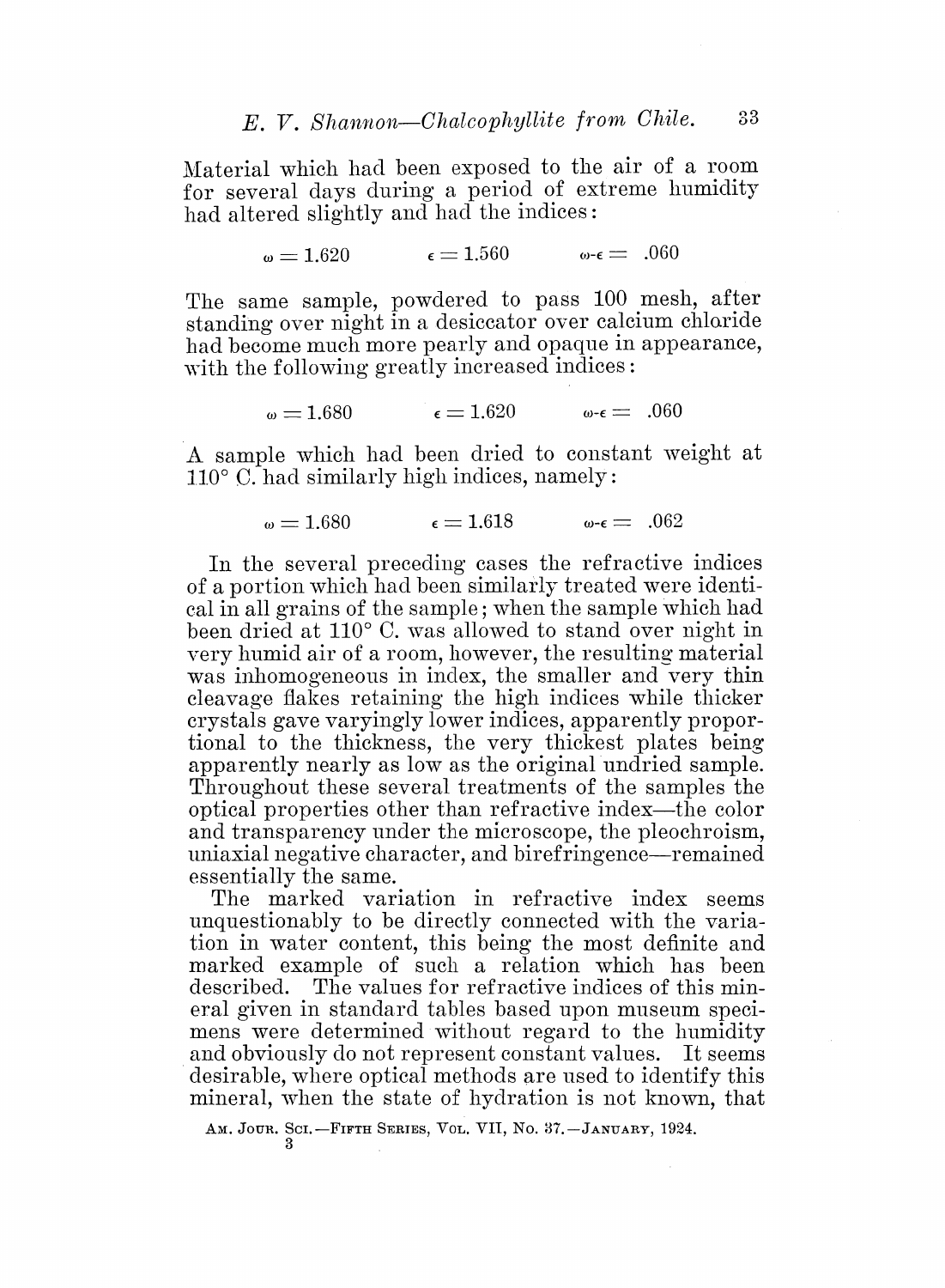the material be desiceated over some drying agent before the refractive indices are measured.

The mineral was analyzed upon entirely fresh and unaltered material carefully selected by hand picking under a high power binocular microscope. The sample was examined optically and found homogeneous and pure except for the minor amount of quartz indicated by the analysis. Previous efforts to purify the material by the use of heavy solutions were unsuccessful, the mineral being quickly altered by contact with either methylene iodide or bromoform apparently by the formation of coatings of copper iodide and bromide respectively. The analysis gave the following results and ratios:

| Constituent.                   | Per cent. | Ratios.    |                   |                   |  |
|--------------------------------|-----------|------------|-------------------|-------------------|--|
| Insol. $(SiO_2) \ldots \ldots$ | 1.33      |            |                   |                   |  |
| $CuO$                          | 46.54     | .585       | $.146 \times 4$   | $1.01 \times 4$   |  |
| $\text{Al}_3\text{O}_3$        | 3.49      | .034       | $.170 \times 1/5$ | $1.17 \times 1/5$ |  |
| $\text{As}_2\text{O}_5$        | 13.23     | .057)      |                   |                   |  |
| $P_2O_5$                       | .67       | .005       | $.145 \times 1$   | $1.00 \times 1$   |  |
| $SO_3$                         | 6.67      | $.083$ $ $ |                   |                   |  |
| $H_0 + 110^{\circ}$ C.         | 14.04     | .779       | $.156 \times 5$   | $1.09 \times 5$   |  |
| $H_0 = 110^{\circ}$ C.         | 14.40     | .799       | $.159 \times 5$   | $1.10 \times 5$   |  |
|                                |           |            |                   |                   |  |

## 100.37

The ratios yield no simple formula, but they may be simplified by the following reductions:

| 59 CuO     | $3 \text{ Al}_2\text{O}_3$               | $6 \text{ As}_2\text{O}_5$        | 8 S0 <sub>3</sub> 78 H <sub>2</sub> O        | $80\ \mathrm{H}$ . $\mathrm{O}$ |
|------------|------------------------------------------|-----------------------------------|----------------------------------------------|---------------------------------|
| $= 20$ CuO | $\rm Al_3O_3$                            | $2 \text{ As} \cdot \text{O}_5$   | $3\,\mathrm{SO}_325\,\mathrm{H}_2\mathrm{O}$ | $25 \text{ H}_{\circ} \text{O}$ |
| $= 4$ CuO  | $1/5 \ \mathrm{Al}_\ast \mathrm{O}_\ast$ | $2/5 \,\mathrm{As}_2\mathrm{O}_5$ | $3/5 \text{ SO}_3 \ 5 \text{ H}_2\text{O}$   | 5H <sub>2</sub> O               |

The result is complex but it seems the best that can be reached from the results of the analysis. Of the previously published analyses of chalcophyllite only one records the presence of the sulphate radical. This indicates either that the early analyses are exceedingly poor, that they were made upon materials of doubtful identity or that the sulphate is present in variable replacement of the arsenic acid. The analysis of Church, made on Cornish material, in 1870, is not widely different from these results so far as it goes, but water was determined by difference and sulphuric acid overlooked. The analysis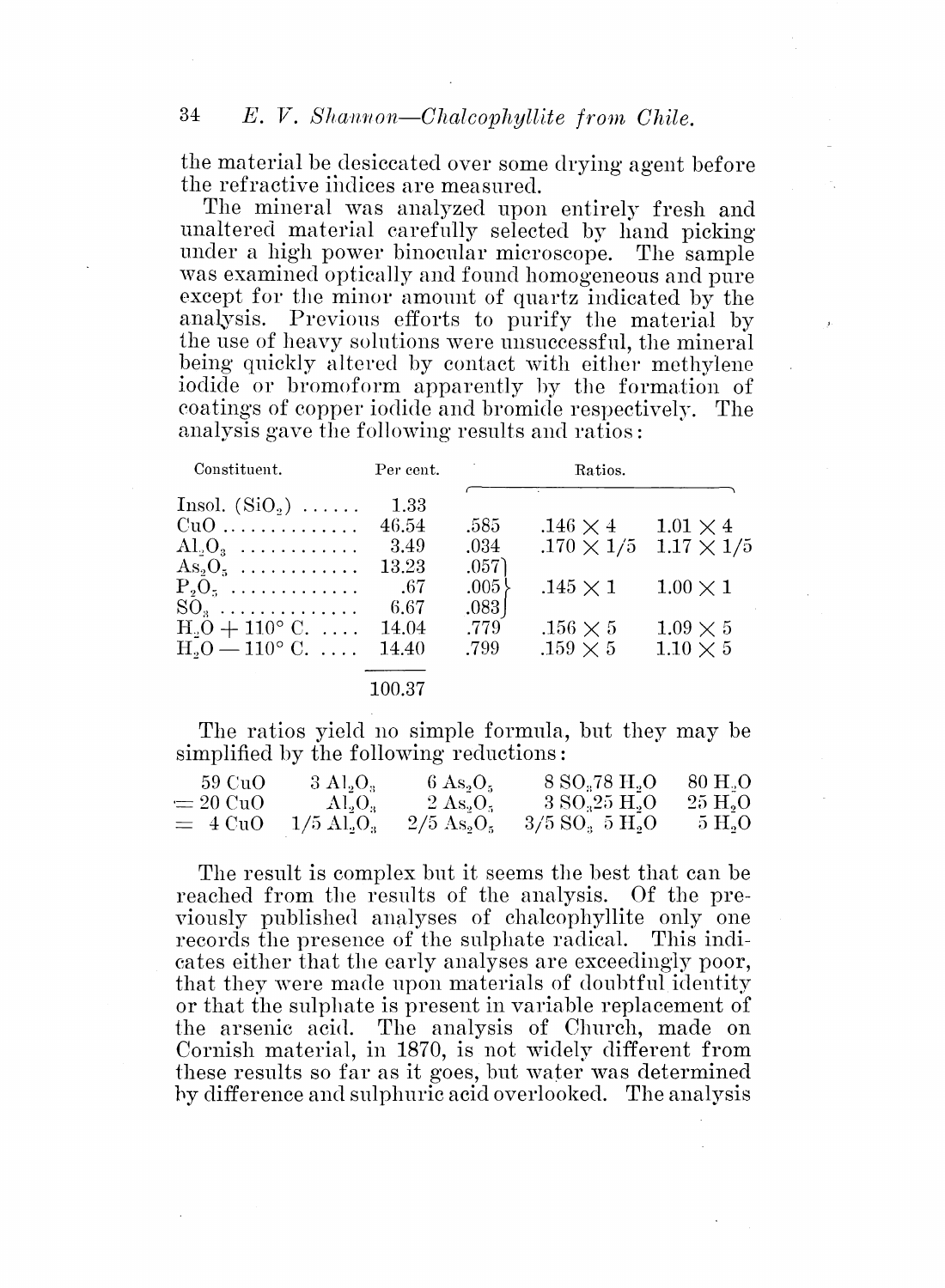## E. V. Shannon-Chalcophyllite from Chile.

by Hartley,<sup>2</sup> which is the only thoroughly dependable modern analysis of chalcophyllite, was made on material from Cornwall and shows a remarkable agreement with the present writer's analysis on the material from Chile. Hartley suggested no formula, the ratios from his analysis being too complicated to yield any formula of probable relations. In the following table an interesting comparison is made between the analyses and the calculated composition:

|                                             | $\mathbf{1}$ | $\overline{2}$               | $\overline{\mathbf{3}}$         | $\pm$        |
|---------------------------------------------|--------------|------------------------------|---------------------------------|--------------|
| $\mathrm{SiO}_{\circ}$                      | 1.33         | 3.00                         | $\mathbb{Z}^2$ . $\mathbb{Z}^2$ | $\sim$       |
| $CuO$                                       | 46.54        | 48.15                        | 45.93                           | 48.24        |
| $\mathrm{Al}_9\mathrm{O}_3$                 | 3.49         | 1.55                         | 4.74                            | 3.24         |
|                                             |              | 1.57                         | $\ldots$ .                      | $\cdots$ .   |
|                                             |              | $\overline{\phantom{0}}$ .10 | $\cdots$                        | $\sim 1.1$ . |
|                                             |              | $_{-07}$                     | $\ldots$ .                      | $\ldots$ .   |
| $P_2O_2$                                    | .67          | - .91                        | $\cdots$                        | $\ldots$ .   |
| $As_2O_5 \ldots \ldots \ldots \ldots 13.23$ |              | 13.85                        | 14.46                           | 13.94        |
| $SO_3$ 6.67                                 |              | 8.19                         | -7.04                           | - 7.27       |
| $H_2O$ 28.44                                |              | undet.                       | 28.26                           | 27.31        |
|                                             |              |                              |                                 |              |
|                                             | 100.37       | 77.49                        | 100.43                          | 100.00       |

Analysis by the writer on material from Chile.  $1.$ 

- Analysis on a specimen from the same locality made by a  $2.$ chemist for Braden Copper Co. and furnished by Mr. James E. Harding.
- Analysis by Hartley of chalcophyllite from Cornwall. 3.
- $4.$ Composition to suit formula 4 CuO,  $1/5$  Al<sub>2</sub>O<sub>3</sub>,  $2/5$  As<sub>2</sub>O<sub>5</sub>,  $3/5$  SO<sub>2</sub>, 10 H<sub>2</sub>O<sub>2</sub>

Several slight changes may be made in the formula without, however, yielding any simpler result. The alumina is apparently essential, having been reported in all analyses, the apparent variation in its small amount doubtless being in part due to errors in determination such as incomplete precipitation or contamination with phosphoric acid. The water is apparently present in two states of combination, approximately one half being lost at  $110^{\circ}$  C, or in a desiccator over calcium chloride. The analyzed sample of the Chilean material reached constant weight at  $110^{\circ}$  C, with a loss of weight of 14.40 per cent, 14.26 per cent being lost the first hour. The material had

<sup>&</sup>lt;sup>2</sup> Mineralogical Magazine, vol. 12, p. 120, 1898.